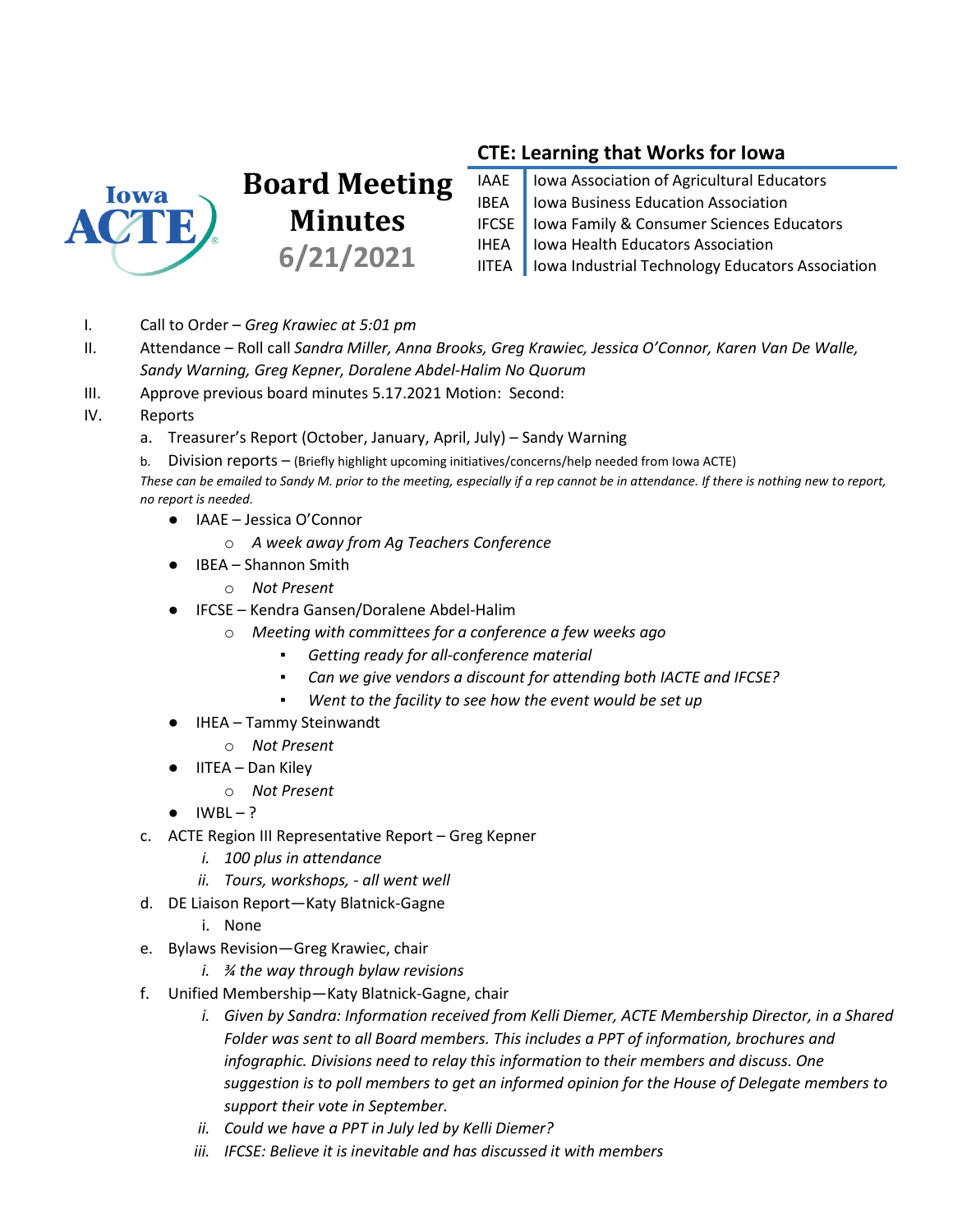- *iv. IAAE: Already unified.*
- g. Executive Director Report Sandy Miller
	- i. [See report](https://docs.google.com/document/d/1otgbvXyXANTTHCmbUv0e9PUc43Aj65LlZ0xUmRX33H8/edit?usp=sharing)
		- *1. ACTE Iowa Award of Merit – Tara Troester and Karen Swanson profiles and photos were submitted on the ACTE Awards portal*
		- *2. Molly Niewwoehner, Sumner-Fredericksburg, was selected as a U.S. Presidential Scholar for 2021. She is one of 20 CTE U.S. Presidential Scholars.*
		- *3. Website Updated*
		- 4. *Region III Conference, MN, June 16 – 18, 2021*
		- 5. *Iowa hosts Region III Conference June 15-17, 2022.*
		- 6. *Iowa ACTE Conference, Sept 21, 2021*
		- 7. *School Administrators of Iowa Conference August 4, 8:00 – 3:30*
- h. Membership Report Sandy Miller
	- *i. 454 Affiliated & Associate Members by 5.17.2021*
		- *1. TOTAL: 461 Affiliated and Associate Members by 6. 21.2021*
			- *a. 9 student members*
- V. Unfinished Business:
- VI. New Business:

## Program of Work:

- a. Member Value and Engagement
	- i. State Award Nominations from each Division due 9/1/21
	- ii. David Bunting CTE Teacher Preparation Scholarship due 9/1/21
	- iii. Impact Awards due on ACTE Awards Portal by June 30
		- *1. Encourage applications*
- b. Professional and Leadership Development
	- i. Region III Conference in Iowa 2022– Greg Kepner/Sandy Miller
		- *1. Work has been done, will need help to pull off this event*
		- *2. Block off dates, plan to be at the event.*
	- ii. Iowa ACTE Conference, Sept 21, 2021 Greg Krawiec/Sandy M
		- 1. Committee Greg Krawiec Chair, Doralene Abdel-Halim, Greg Kepner, Susan Seuferer, Laura Van Waardhuizen, Sandy Warning, Karen Van De Walle, Katy Blatnick-Gagne, Sandy Miller
		- 2. Keynote =- Kate Kreamer, AdvanceCTE
		- 3. DE Sponsorship?
		- 4. First Conference Planning Meeting date/time: *TBD*
	- iii. Face to Face Board meeting **July 16, Kirkwood Community College, 9:00 a.m. – 3:30 p.m.**
- c. Advocacy and Awareness
	- i. SAI Conference August 4, 8:00 3:30 Registration Complete, more exhibitors welcome
	- ii. IASB Conference Wed., November 17, 3:30 5:00; Thurs., November 18, 9:00 2 p.m.
- d. Strategic Partnerships
	- i. PACE division
		- ii. WBL Division need Rep
		- iii. Unification
			- 1. *Let's try to see if we can get membership towards this*
			- *2. Communicate benefit to schools, districts, teachers, students*
		- iv. Member survey
- e. Innovation